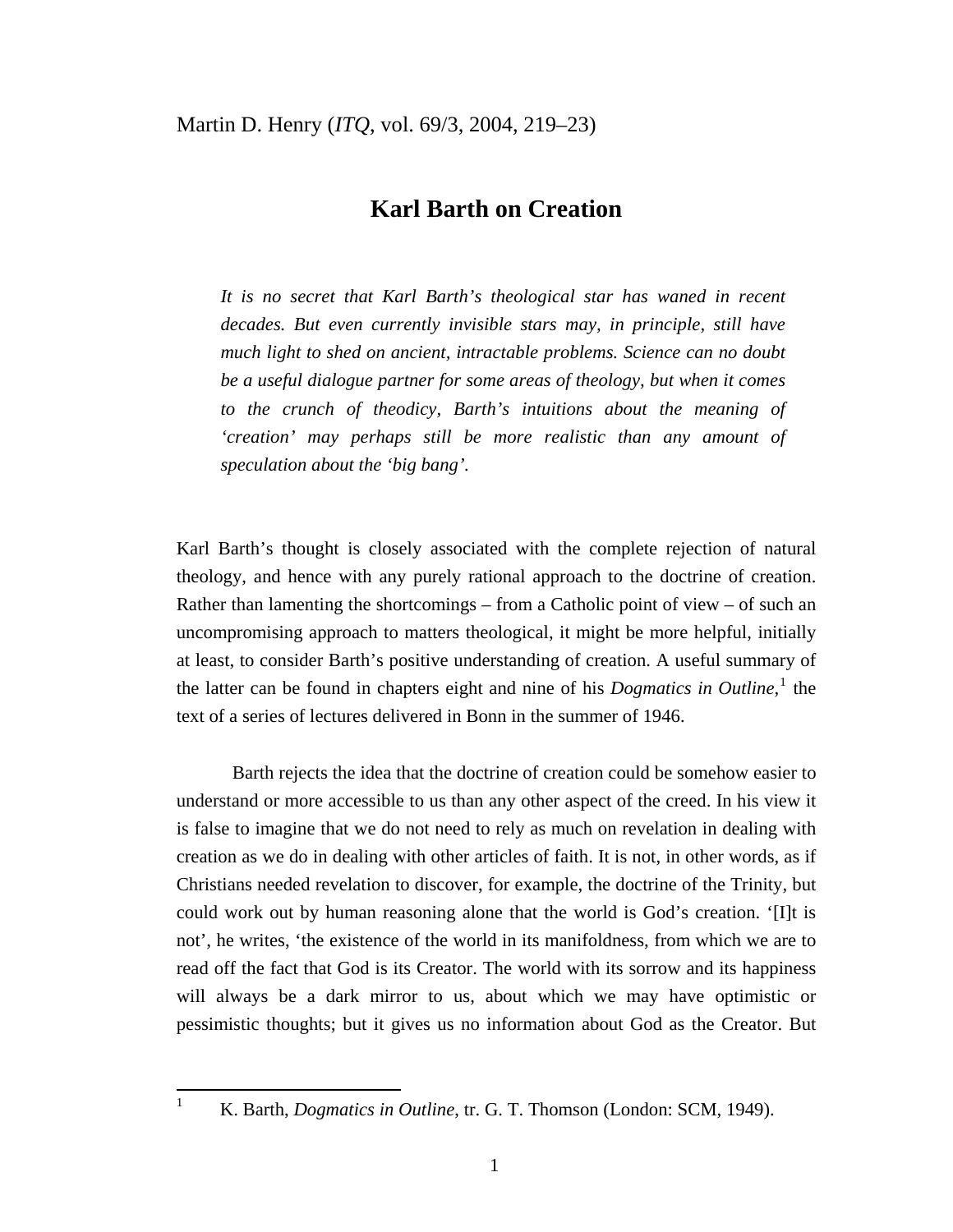always, when man has tried to read the truth from sun, moon and stars or from himself, the result has been an idol.<sup> $2$ </sup>

 For Barth the great mystery of creation lies not, as we might automatically be inclined to think, in providing a religious solution to man's search for meaning in the universe. Creation, for him, is not the church's answer to human uncertainty about the ultimate origins and destiny of the universe, i.e. the church's answer to the question: 'Is there a God who is responsible for bringing the world into existence and sustaining it?' Rather, the fundamental mystery of creation lies not in affirming that God the creator exists, but rather it lies in affirming that *we*, his creatures, exist. 'How', Barth asks, 'can there be something alongside God, of which He has no need? This is the riddle of creation.<sup>[3](#page-1-1)</sup> The answer to the riddle, according to Barth, is that creation is grace.<sup>[4](#page-1-2)</sup> God allows heaven and earth and us to exist not by necessity but by grace. 'God', writes Barth, 'does not grudge the existence of the reality distinct from Himself; He does not grudge it its own reality, nature and freedom. The existence of the creature alongside God is the great puzzle and miracle, the great question to which we must and may give an answer, the answer given us through God's Word; it is the genuine question about existence, which is essentially and fundamentally distinguished from the question which rests upon error, "Is there a God?" That there is a world is the most unheard-of thing, the miracle of the grace of God. $5$ 

 Barth distinguishes creation as grace from all types of gnosis, ancient and modern, which hold 'that what the Bible calls the Son is fundamentally the created world or that the world is by nature God's child'.<sup>[6](#page-1-4)</sup> In Barth's theology, therefore, it is consistent for him to say that reason cannot bring us to the point of concluding that the world is God's creation, since creation for Barth is grace, and grace is beyond reason.

 $\overline{a}$ 

<span id="page-1-0"></span><sup>2</sup> *Dogmatics in Outline*, 52.

<span id="page-1-1"></span><sup>3</sup> Op. cit. 54.

<span id="page-1-2"></span><sup>4</sup> Citing Luther, Barth affirms 'that God, who does not need us, created heaven and earth and myself, [out] of "sheer fatherly kindness and compassion, apart from any merit or worthiness of mine"' (op. cit. 54).

<sup>5</sup> Ibid.

<span id="page-1-4"></span><span id="page-1-3"></span><sup>6</sup> Op. cit. 54f.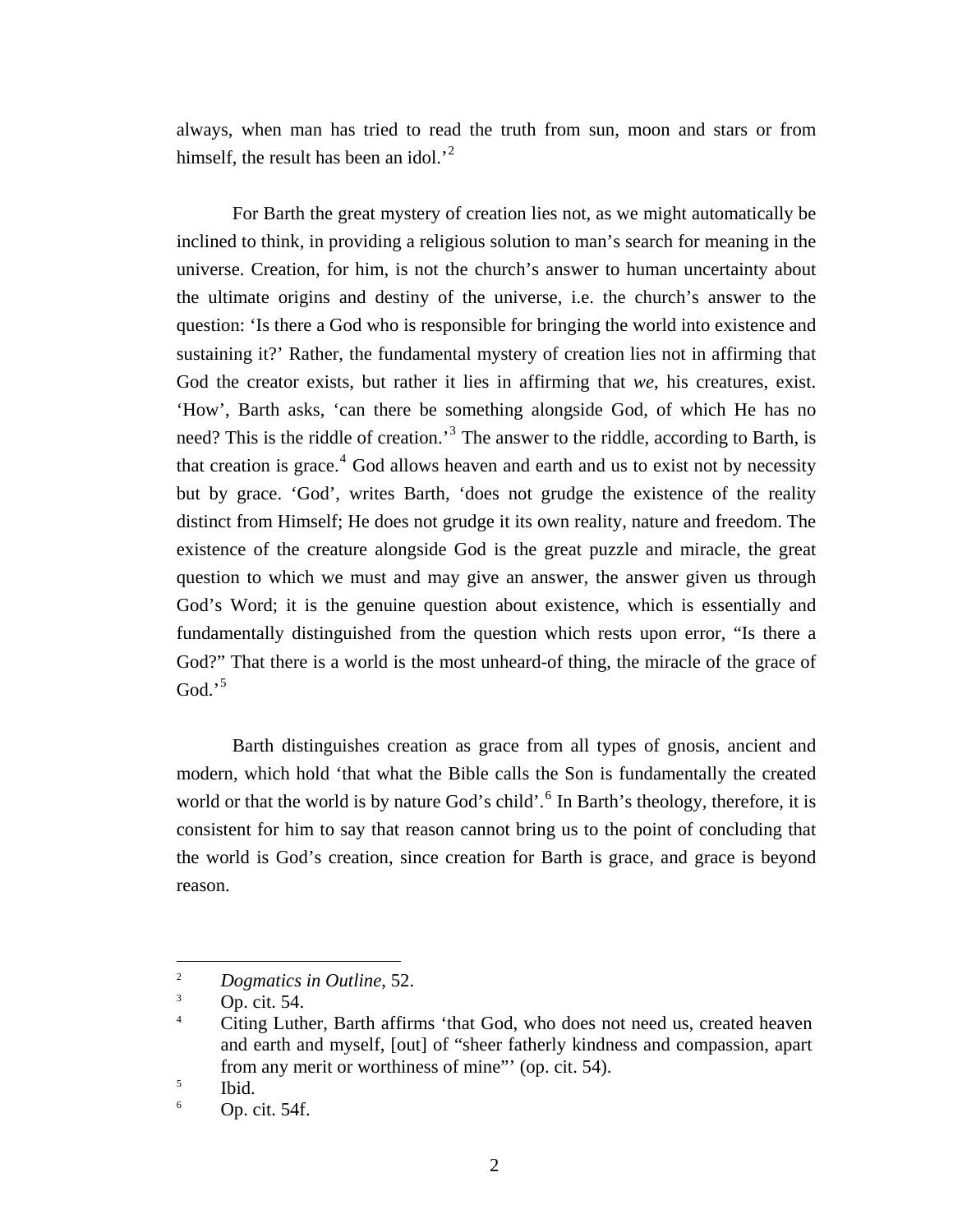Another motive Barth has for excluding any philosophical approach to creation is that he sees creation and covenant as completely interrelated, as implying one another. Indeed, for Barth, creation takes place for the sake of the covenant. The covenant expresses the primordial truth in the God-man relationship:

[W]e would not have said the last decisive word about creation, if we did not add that the covenant between God and man is the meaning and the glory, the ground and the goal of heaven and earth and so of the whole creation . . . [I]t is not the case that the covenant between God and man is so to speak a second fact, something additional, but the covenant is as old as creation itself. When the existence of creation begins, God's dealing with man also begins . . . The covenant is not only quite as old as creation; it is older than it. Before the world was, before heaven and earth were, the resolve or decree of God exists in view of this event in which God willed to hold communion with man, as it became inconceivably true and real in Jesus Christ. And when we ask about the meaning of existence and creation, about their ground and goal, we have to think of this covenant between God and man.  $<sup>7</sup>$  $<sup>7</sup>$  $<sup>7</sup>$ </sup>

 Barth's theological system, in particular his rejection of natural theology, is nowadays, as is well known, in eclipse, or at the very least one can say that it is not nearly as influential or as highly respected as it once was. His comprehensive reliance on revelation as the only true source of knowledge about God and about God's works tends now to be dismissed as an arbitrary, uncritical and thus indefensible form of biblical or ecclesiastical positivism. Because of his unwillingness to recognize any natural path leading from the world to God, he is even considered to have unwittingly helped prepare the way for the destruction of Christian faith by critical reason. However, before rejecting Barth as a fideist, it might be helpful to recall the objections to Christianity that he was trying to outflank in his own theology. It might also be apposite in this context to recall the order in which Christian truth would appear to be attained or accepted both in human experience and in the biblical witness itself.

 Firstly, what were the difficulties Barth was attempting to counter? These can be summed up under two headings: the projection theory of religion (Feuerbach) and

<span id="page-2-0"></span> 7 Op. cit. 63f.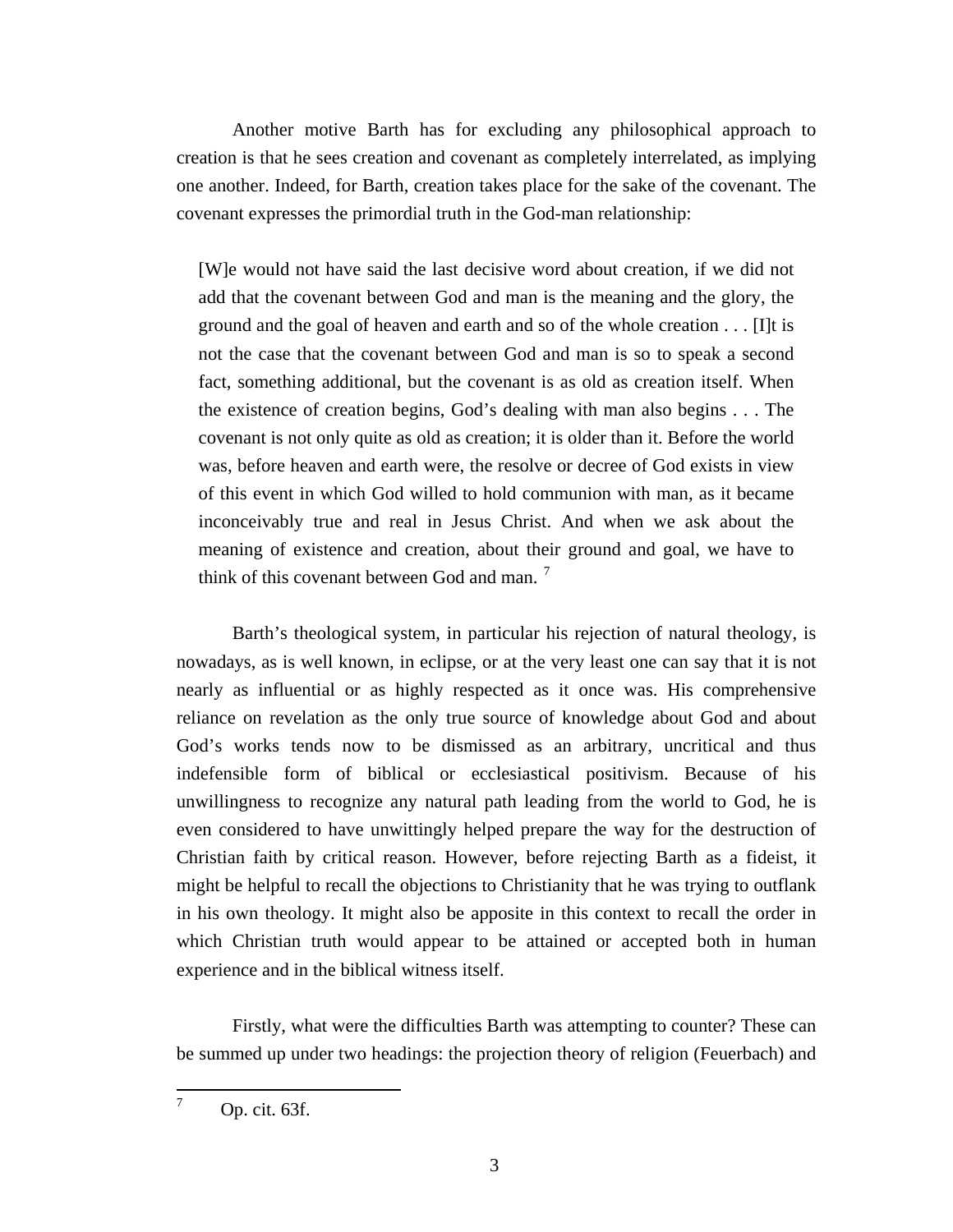the problem of evil. By setting his face firmly against any attempt to extrapolate from human experience of the world to God, and by locating the mystery of creation not in God primarily, but rather in the reality of the world, which exists for no reason reason can fathom, Barth aims at undercutting the whole force of Feuerbach's objection to Christianity. To this end he agrees with Feuerbach that any humanly projected God is indeed an idol, arguing that God is not the goal of man's dreams but man the result of God's grace. As for the problem of evil, this problem will always be a stumbling-block on pure reason's path to God. Hence, Barth starts with faith and revelation, abandoning any pretence of being able to argue rationally from the world to the existence of God the creator. Furthermore, he links creation inextricably with the covenant (God's salvific will for humanity revealed fully in Christ). In this way, Barth is able to avoid any obviously crushing blow to his theology from the side of the problem of evil, whereas this problem would appear to be insuperable for any purely rational theodicy.

 A further strength of Barth's theology of creation lies in how it dovetails with the way Christianity seems to be discerned or attained in human experience and in the record of the Bible itself. For it is a conviction or an intuition about redemption or salvation that is surely of primary importance for religious believers. From such a conviction they may, if they wish to, go on to speak about creation as implied in any belief about redemption. People, however, rarely retain or lose their faith in God, depending on the answers they may receive to abstract questions about the origins of things. Rather, they find first of all, or fail to find, life good or endurable or valuable or lovable or meaningful or worth living, and only subsequently may they come to accept that the God who has made life worthwhile must also have created it. In other words, the ultimate source of the goodness of life must also be the ultimate source of its existence.

 Why, however, it might be asked, not just say that the world needs no explanation beyond itself, or that an 'internal solution' to the riddle of the world ought to be perfectly adequate? This very position has, of course, often been maintained, indeed even exuberantly and defiantly so. Thus, in Proust we read: 'It has even been said that the highest praise of God consists in the denial of him by the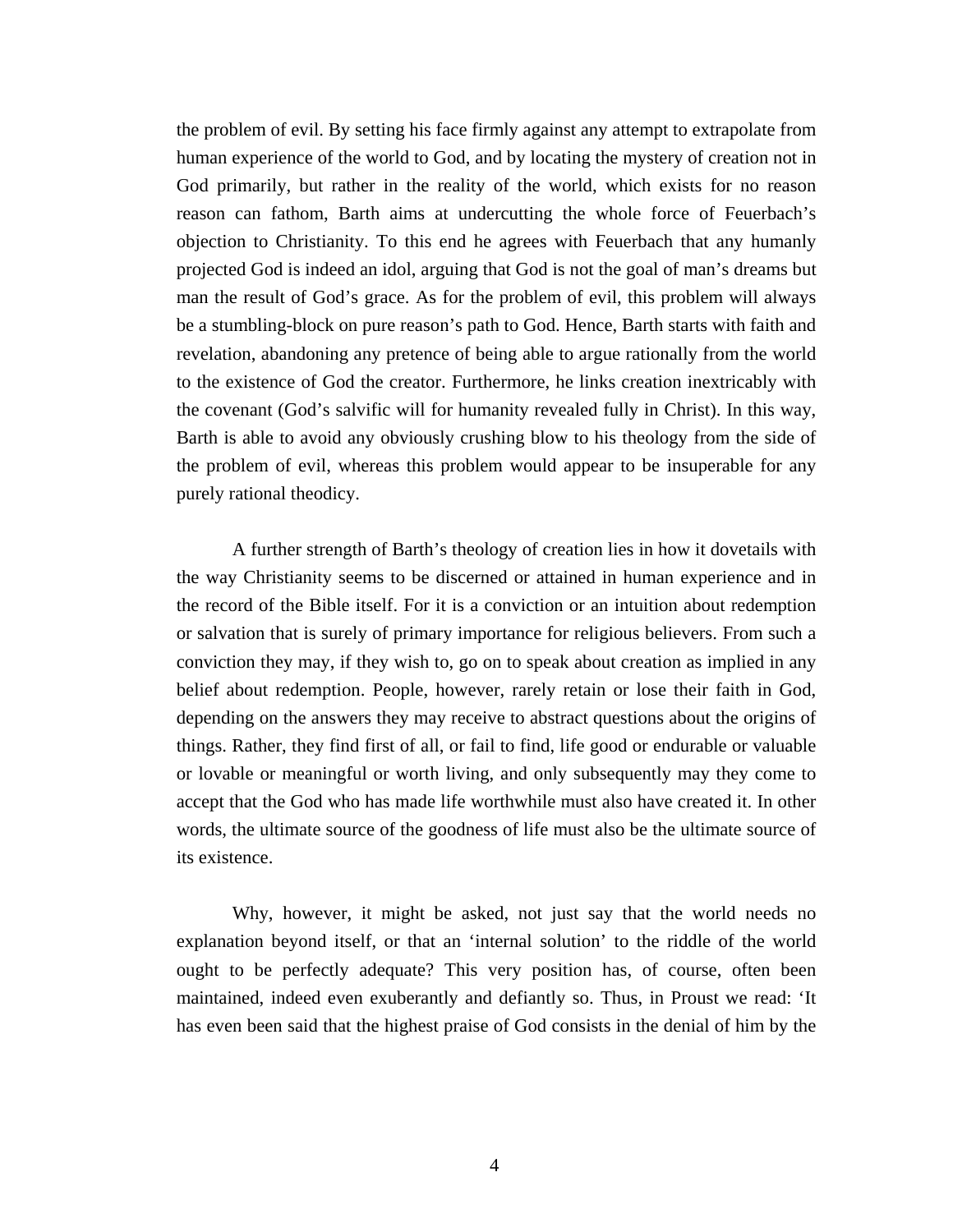atheist who finds creation so perfect that he can dispense with a creator.<sup>[8](#page-4-0)</sup> To this exquisite paradox one can perhaps only respond somewhat helplessly by referring to the murkiness, cruelty and unfinished nature of life which seem to preclude any straightforward acceptance of its intrinsic wholeness or self-sufficiency, now or at any other point along the path of history. For even a possibly glowing future for humanity and the world could never of itself be reason enough to justify or redeem the horrors of the past. It must be conceded, however, that the permanent human refusal to justify such horrors is an expression of faith; it is not based on any appeal to a self-evident situation of fact or to a self-grounding set of 'values'. And as such, it springs – as, presumably, all faith ultimately must – from hope in the transcendent goodness of God who cannot condone evil and who, Christianity teaches, will be vindicated as the Redeemer at the End of Time.

 Thus it would seem, for instance, to be the case that the Israelites experienced the shortcomings and painfulness of existence, and in consequence perceived God first and foremost as a redeemer and only subsequently as a creator, and not vice versa. The Book of Job is a powerful, if still ambiguous, example of this process. And in the New Testament, Jesus is seen primarily as the redeemer or saviour and only secondarily as the mediator of creation. It is interesting to find the same priority given to existential as opposed to factual – or, one might even say, scientific – questions by Theodor Adorno, when he writes on the question of the value of philosophical knowledge:

The only form of philosophy which could be justified in the face of despair, is the attempt to see everything in the perspective of redemption. Knowledge has no light other than that which shines from redemption onto the world. Everything else is empty and imitative, sheer technical effects.<sup>[9](#page-4-1)</sup>

In short, knowledge – whether knowledge of creation or of anything else – is only of use, to put it in religious terms, in so far as it is salvific or redemptive for human existence. When knowledge of the world has no reference beyond itself, it can seem,

 $\overline{a}$ 

<span id="page-4-0"></span><sup>8</sup> Quoted in J. M. and M. J. Cohen (eds.), *The New Penguin Dictionary of Quotations* (Harmondsworth: Penguin Books, 1993), 321.

<span id="page-4-1"></span><sup>9</sup> Theodor Adorno, *Minima Moralia* (Frankfurt a.M.: Suhrkamp, 1973), 333, quoted by Walter Kasper, *Jesus the Christ*, tr. V. Green (London/New York: Burns & Oates/Paulist Press, 1977), 56.